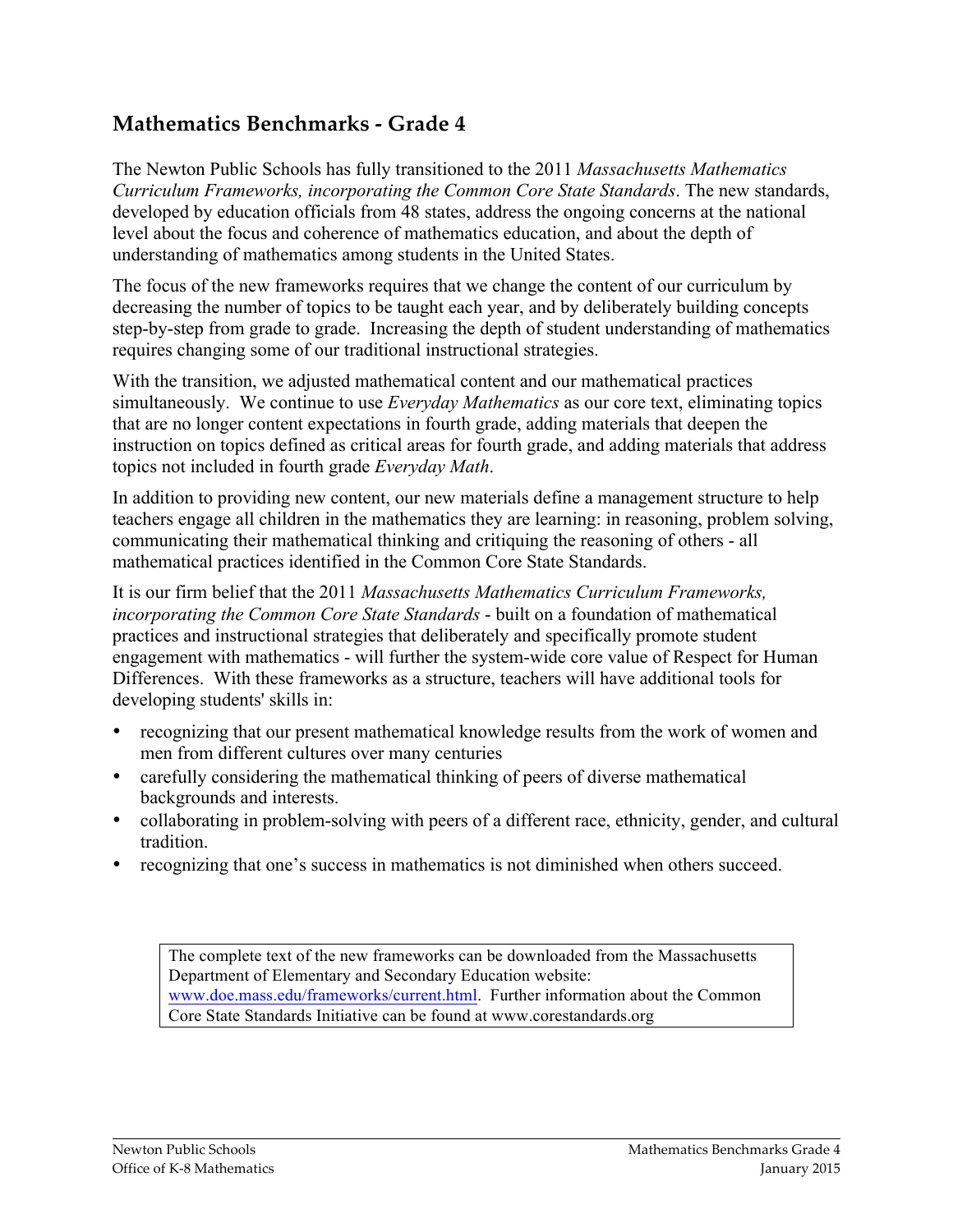# Mathematical Practices - Grade 4

Mathematical practices students will use in fourth grade include:

1. Making sense of problems and persevering in solving them.

Mathematically proficient students start by explaining to themselves the meaning of a problem and looking for entry points to its solution. They monitor and evaluate their progress and change course if necessary. Mathematically proficient students can explain correspondences between equations, verbal descriptions, tables, and graphs or draw diagrams of important features and relationships, graph data, and search for regularity or trends. Younger students might rely on using concrete objects or pictures to help conceptualize and solve a problem. Mathematically proficient students check their answers to problems using a different method, and they continually ask themselves, "Does this make sense?" They can understand the approaches of others to solving complex problems and identify correspondences between different approaches.

2. Reasoning abstractly and quantitatively.

Mathematically proficient students make sense of the quantities and their relationships in problem situations. Students bring two complementary abilities to bear on problems involving quantitative relationships: the ability to decontextualize—to abstract a given situation and represent it symbolically, and manipulate the representing symbols as if they have a life of their own, without necessarily attending to their referents—and the ability to contextualize, to pause as needed during the manipulation process in order to probe into the referents for the symbols involved. Quantitative reasoning entails habits of creating a coherent representation of the problem at hand; considering the units involved; attending to the meanings of quantities, not just how to compute them; and knowing and flexibly using different properties of operations and objects.

- 3. Constructing viable arguments and critiquing the reasoning of others. Mathematically proficient students understand and use stated assumptions, definitions, and previously established results in constructing arguments. They make conjectures and build a logical progression of statements to explore the truth of their conjectures. They justify their conclusions, communicate them to others, and respond to the arguments of others. Elementary students can construct arguments using concrete referents such as objects, drawings, diagrams, and actions. Such arguments can make sense and be correct, even though they are not generalized or made formal until later grades. Students at all grades can listen or read the arguments of others, decide whether they make sense, and ask useful questions to clarify or improve the arguments.
- 4. Modeling with mathematics.

Mathematically proficient students can apply the mathematics they know to solve problems arising in everyday life, society, and the workplace. In early grades, this might be as simple as writing an addition equation to describe a situation. They routinely interpret their mathematical results in the context of the situation and reflect on whether the results make sense, possibly improving the model if it has not served its purpose.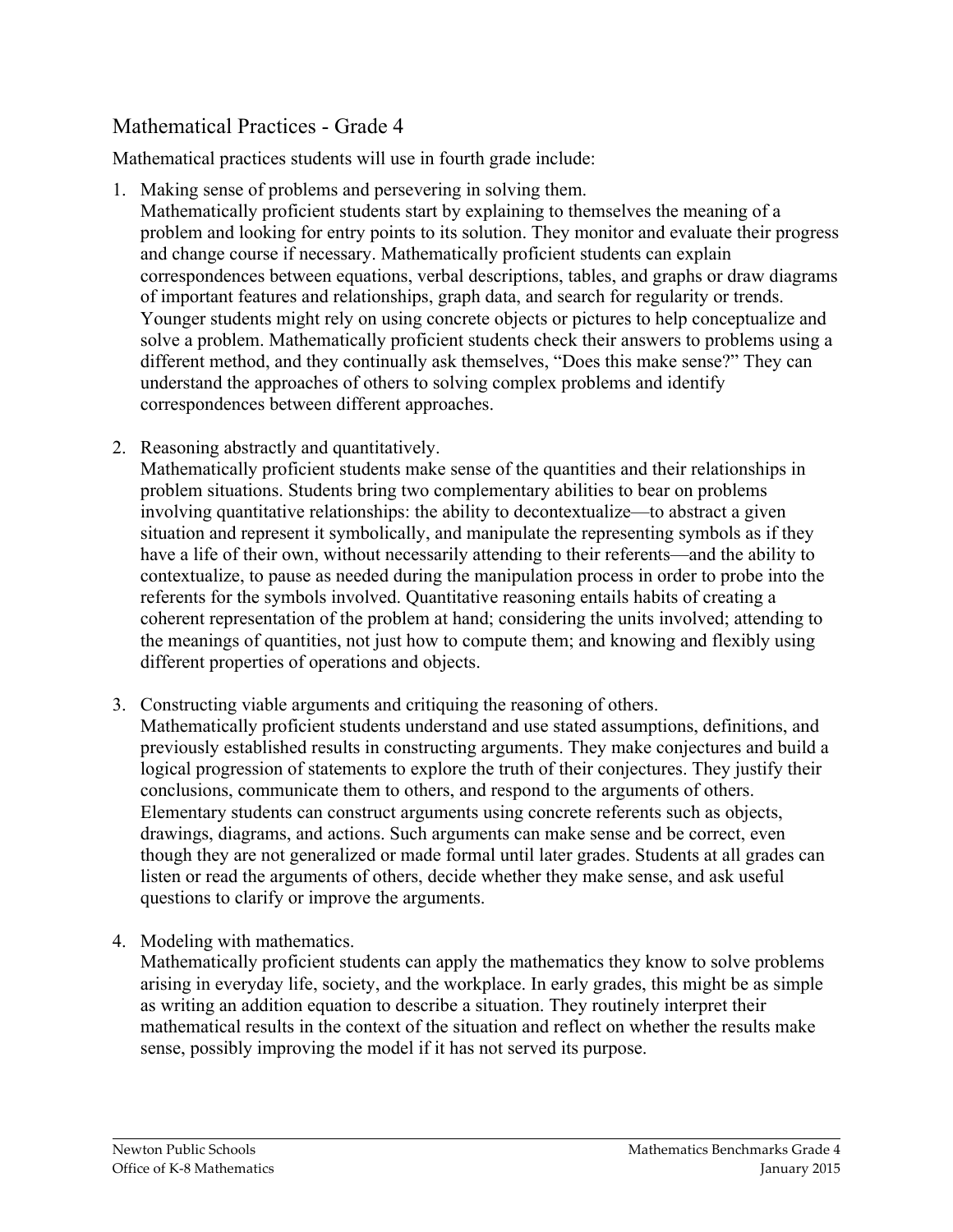5. Using appropriate tools strategically.

Mathematically proficient students consider the available tools when solving a mathematical problem. These tools might include pencil and paper, concrete models, a ruler, a protractor, a calculator. Proficient students are sufficiently familiar with tools appropriate for their grade or course to make sound decisions about when each of these tools might be helpful, recognizing both the insight to be gained and their limitations.

6. Attending to precision.

Mathematically proficient students try to communicate precisely to others. They try to use clear definitions in discussion with others and in their own reasoning. They state the meaning of the symbols they choose, including using the equal sign consistently and appropriately. They are careful about specifying units of measure, and labeling axes to clarify the correspondence with quantities in a problem. They calculate accurately and efficiently, express numerical answers with a degree of precision appropriate for the problem context. In the elementary grades, students give carefully formulated explanations to each other.

7. Looking for and making use of structure.

Mathematically proficient students look closely to discern a pattern or structure. Young students, for example, might notice that three and seven more is the same amount as seven and three more, or they may sort a collection of shapes according to how many sides the shapes have. Later, students will see  $7 \times 8$  equals the well-remembered  $7 \times 5 + 7 \times 3$ , in preparation for learning about the distributive property.

8. Looking for and expressing regularity in repeated reasoning.

Mathematically proficient students notice if calculations are repeated, and look both for general methods and for shortcuts. Upper elementary students might notice when dividing 25 by 11 that they are repeating the same calculations over and over again, and conclude they have a repeating decimal. As they work to solve a problem, mathematically proficient students maintain oversight of the process, while attending to the details. They continually evaluate the reasonableness of their intermediate results.

## Mathematical Content - Grade 4

## Critical Areas:

Instructional time in fourth grade will concentrate on three critical areas: (1) developing understanding and fluency with multi-digit multiplication, and developing understanding of dividing to find quotients involving multi-digit dividends; (2) developing an understanding of fraction equivalence, addition and subtraction of fractions with like denominators, and multiplication of fractions by whole numbers; (3) understanding that geometric figures can be analyzed and classified based on their properties, such as having parallel sides, perpendicular sides, particular angle measures, and symmetry.

(1) Students generalize their understanding of place value to 1,000,000, understanding the relative sizes of numbers in each place. They apply their understanding of models for multiplication (equal-sized groups, arrays, area models), place value, and properties of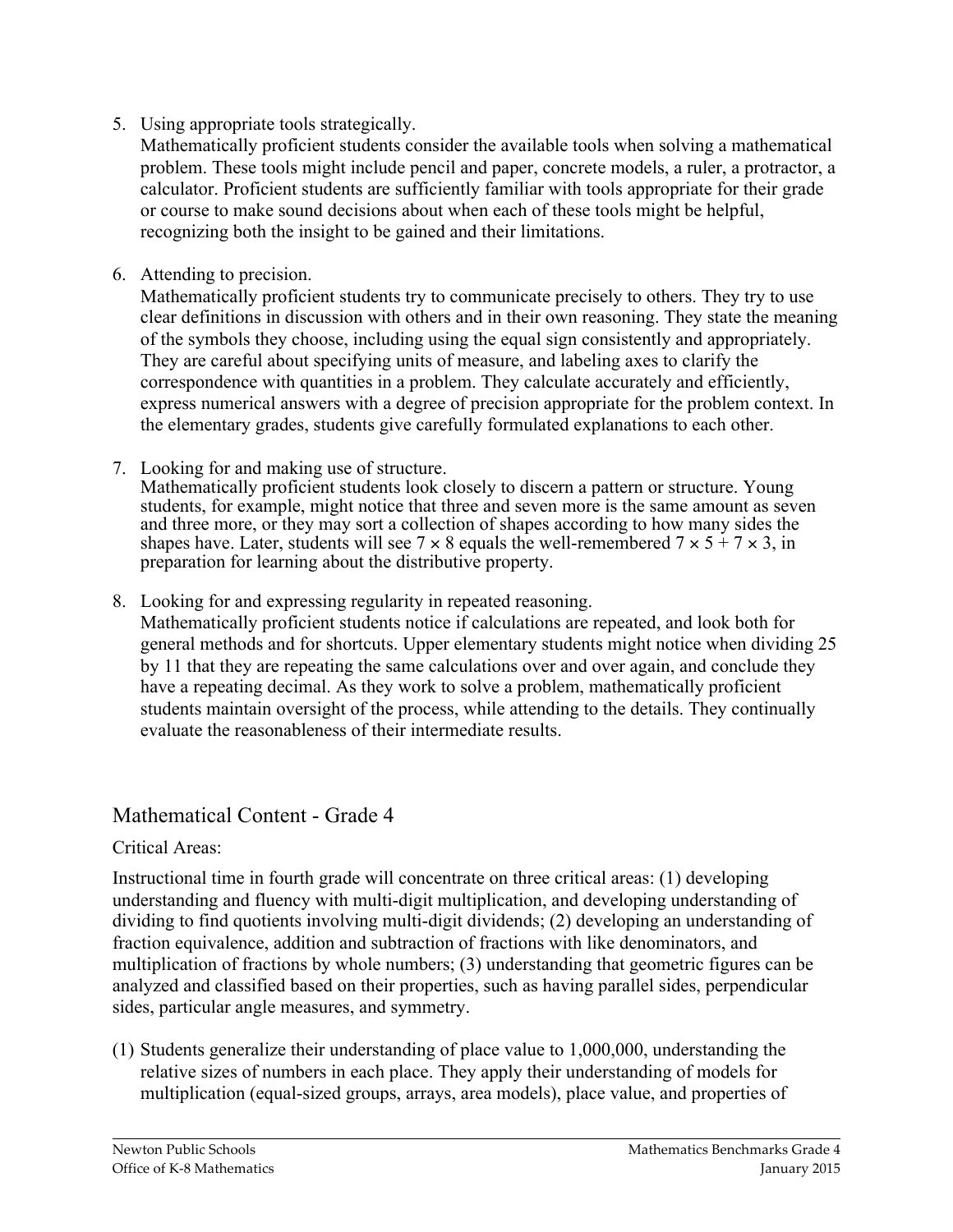operations, in particular the distributive property, as they develop, discuss, and use efficient, accurate, and generalizable methods to compute products of multi-digit whole numbers. Depending on the numbers and the context, they select and accurately apply appropriate methods to estimate or mentally calculate products. They develop fluency with efficient procedures for multiplying whole numbers; understand and explain why the procedures work based on place value and properties of operations; and use them to solve problems. Students apply their understanding of models for division, place value, properties of operations, and the relationship of division to multiplication as they develop, discuss, and use efficient, accurate, and generalizable procedures to find quotients involving multi-digit dividends. They select and accurately apply appropriate methods to estimate and mentally calculate quotients, and interpret remainders based upon the context.

- (2) Students develop understanding of fraction equivalence and operations with fractions. They recognize that two different fractions can be equal (e.g.,  $15/9 = 5/3$ ), and they develop methods for generating and recognizing equivalent fractions. Students extend previous understandings about how fractions are built from unit fractions, composing fractions from unit fractions, decomposing fractions into unit fractions, and using the meaning of fractions and the meaning of multiplication to multiply a fraction by a whole number.
- (3) Students describe, analyze, compare, and classify two-dimensional shapes. Through building, drawing, and analyzing two-dimensional shapes, students deepen their understanding of properties of two-dimensional objects and the use of them to solve problems involving symmetry.

# Content Standards - Grade 4

## **Operations and Algebraic Thinking 4.OA**

## **Use the four operations with whole numbers to solve problems.**

- 1. Interpret a multiplication equation as a comparison, e.g., interpret  $35 = 5 \times 7$  as a statement that 35 is 5 times as many as 7 and 7 times as many as 5. Represent verbal statements of multiplicative comparisons as multiplication equations.
- 2. Multiply or divide to solve word problems involving multiplicative comparison*,* e.g., by using drawings and equations with a symbol for the unknown number to represent the problem, distinguishing multiplicative comparison from additive comparison.
- problem, distinguishing multiplicative comparison from additive comparison*.* 3. Solve multi-step word problems posed with whole numbers and having whole-number answers using the four operations, including problems in which remainders must be interpreted. Represent these problems using equations with a letter standing for the unknown quantity. Assess the reasonableness of answers using mental computation and estimation strategies including rounding.

## **Gain familiarity with factors and multiples.**

4. Find all factor pairs for a whole number in the range 1–100. Recognize that a whole number is a multiple of each of its factors. Determine whether a given whole number in the range 1–100 is a multiple of a given one-digit number. Determine whether a given whole number in the range 1–100 is prime or composite.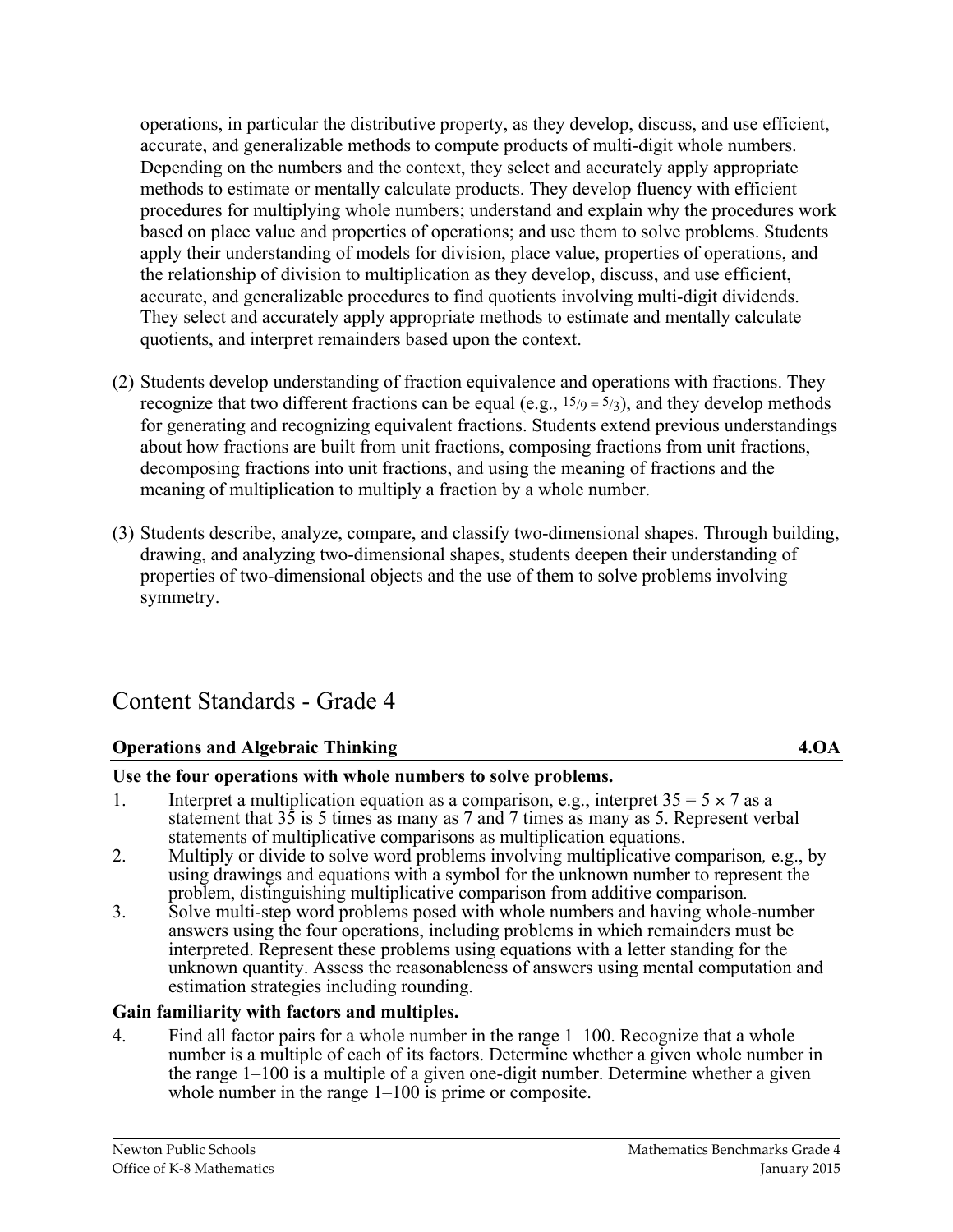#### **Generate and analyze patterns.**

5. Generate a number or shape pattern that follows a given rule. Identify apparent features of the pattern that were not explicit in the rule itself. *For example, given the rule "Add 3" and the starting number 1, generate terms in the resulting sequence and observe that the terms appear to alternate between odd and even numbers. Explain informally why the numbers will continue to alternate in this way.*

#### **Number and Operations in Base Ten**<sup>1</sup>

 **4.NBT**

#### **Generalize place value understanding for multi-digit whole numbers.**

- 1. Recognize that in a multi-digit whole number, a digit in one place represents ten times what it represents in the place to its right. *For example, recognize that*  $700 \div 70 = 10$  by *applying concepts of place value and division.*
- 2. Read and write multi-digit whole numbers using base-ten numerals, number names, and expanded form. Compare two multi-digit numbers based on meanings of the digits in each place, using  $\geq$ ,  $\equiv$ , and  $\leq$  symbols to record the results of comparisons.
- 3. Use place value understanding to round multi-digit whole numbers to any place.

#### **Use place value understanding and properties of operations to perform multi-digit arithmetic.**

- 4. Fluently add and subtract multi-digit whole numbers using the standard algorithm.
- 5. Multiply a whole number of up to four digits by a one-digit whole number, and multiply two two-digit numbers, using strategies based on place value and the properties of operations. Illustrate and explain the calculation by using equations, rectangular arrays, and/or area models.
	- MA.5a. Know multiplication facts and related division facts through  $12 \times 12$ .
- 6. Find whole-number quotients and remainders with up to four-digit dividends and onedigit divisors, using strategies based on place value, the properties of operations, and/or the relationship between multiplication and division. Illustrate and explain the calculation by using equations, rectangular arrays, and/or area models.

# **Number and Operations—Fractions** 2

**4.NF**

#### **Extend understanding of fraction equivalence and ordering.**

- 1. Explain why a fraction  $a/b$  is equivalent to a fraction  $(\mathbf{r} \times \mathbf{a})/(n \times \mathbf{b})$  by using visual fraction models, with attention to how the numbers and sizes of the parts differ even though the two fractions themselves are the same size. Use this principle to recognize and generate equivalent fractions.
- 2. Compare two fractions with different numerators and different denominators, e.g., by creating common denominators or numerators, or by comparing to a benchmark fraction such as **1**/**2**. Recognize that comparisons are valid only when the two fractions refer to the same whole. Record the results of comparisons with symbols  $\geq$ ,  $\equiv$ , or  $\leq$ , and justify the conclusions, e.g., by using a visual fraction model.

#### **Build fractions from unit fractions by applying and extending previous understandings of operations on whole numbers.**

- 
- 3. Understand a fraction  $a/b$  with  $a > 1$  as a sum of fractions  $1/b$ .<br>a. Understand addition and subtraction of fractions as joining and separating parts referring to the same whole.

<sup>&</sup>lt;sup>1</sup> Grade 4 expectations in this domain are limited to whole numbers less than or equal to 1,000,000. 2 Grade 4 expectations in this domain are limited to fractions with denominators 2, 3, 4, 5, 6, 8, 10, 12, and 100.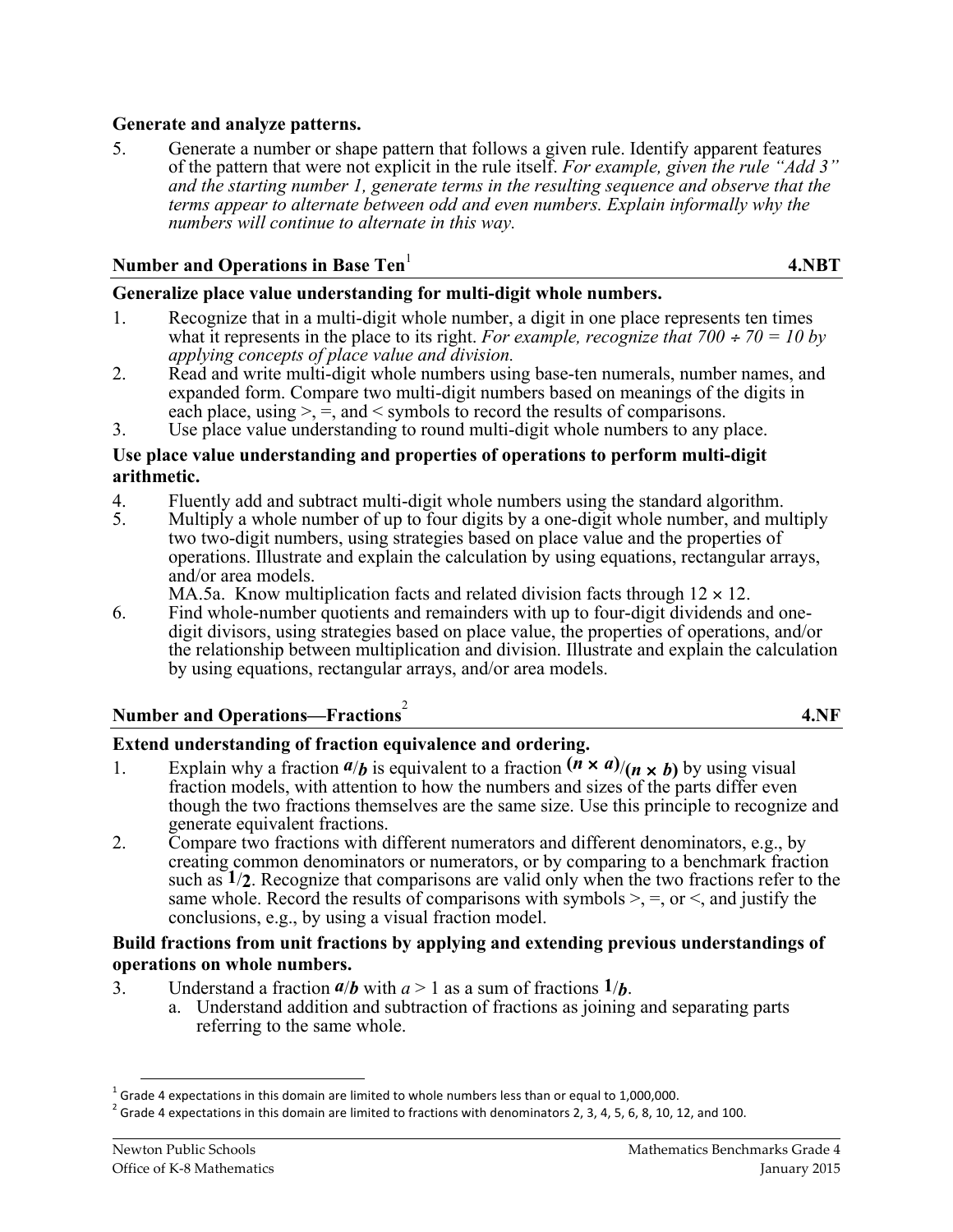- b. Decompose a fraction into a sum of fractions with the same denominator in more than one way, recording each decomposition by an equation. Justify decompositions, e.g., by using a visual fraction model. Examples:  $3/8 = 1/8 + 1/8 + 1/8$ ;  $3/8 = 1/8 + 2/8$ ;  $21/8 = 1 + 1 + 1/8 = 8/8 + 8/8 + 1/8$ .
- c. Add and subtract mixed numbers with like denominators, e.g., by replacing each mixed number with an equivalent fraction, and/or by using properties of operations and the relationship between addition and subtraction.
- d. Solve word problems involving addition and subtraction of fractions referring to the same whole and having like denominators, e.g., by using visual fraction models and equations to represent the problem.
- *4. Not a standard until 2013-2014.*

## **Understand decimal notation for fractions, and compare decimal fractions.**

- 5. Express a fraction with denominator 10 as an equivalent fraction with denominator 100, and use this technique to add two fractions with respective denominators 10 and 100.<sup>3</sup> *For example, express 3/10 as 30/100, and add 3/10 + 4/100 = 34/100.*
- 6. Use decimal notation for fractions with denominators 10 or 100. *For example, rewrite 0.62 as 62/100; describe a length as 0.62 meters; locate 0.62 on a number line diagram.*
- 7. Compare two decimals to hundredths by reasoning about their size. Recognize that comparisons are valid only when the two decimals refer to the same whole. Record the results of comparisons with the symbols  $\geq$ ,  $\equiv$ , or  $\leq$ , and justify the conclusions, e.g., by using a visual model.

## **Measurement and Data** 4.MD

#### **Solve problems involving measurement and conversion of measurements from a larger unit to a smaller unit.**

- 1. Know relative sizes of measurement units within one system of units, including km, m, cm; kg, g; lb, oz.; l, ml; hr, min, sec. Within a single system of measurement, express measurements in a larger unit in terms of a smaller unit. Record measurement equivalents in a two-column table. *For example, know that 1 ft is 12 times as long as 1 in. Express the length of a 4 ft snake as 48 in. Generate a conversion table for feet and inches listing the number pairs* (*1, 12*)*,* (*2, 24*)*,* (*3, 36*)*, …*
- 2. Use the four operations to solve word problems involving distances, intervals of time, liquid volumes, masses of objects, and money, including problems involving simple fractions or decimals, and problems that require expressing measurements given in a larger unit in terms of a smaller unit. Represent measurement quantities using diagrams such as number line diagrams that feature a measurement scale.
- 3. Apply the area and perimeter formulas for rectangles in real-world and mathematical problems. *For example, find the width of a rectangular room given the area of the flooring and the length, by viewing the area formula as a multiplication equation with an unknown factor.*

## **Represent and interpret data.**

- 4. Make a line plot to display a data set of measurements in fractions of a unit  $(1/2, 1/4, 1/8)$ . Solve problems involving addition and subtraction of fractions by using information presented in line plots. *For example, from a line plot find and interpret the difference in length between the longest and shortest specimens in an insect collection.*
- *5, 6, 7. Not standards until 2013-2014.*

 $3$  Students who can generate equivalent fractions can develop strategies for adding fractions with unlike denominators in general. But addition and subtraction with unlike denominators in general is not a requirement at this grade.